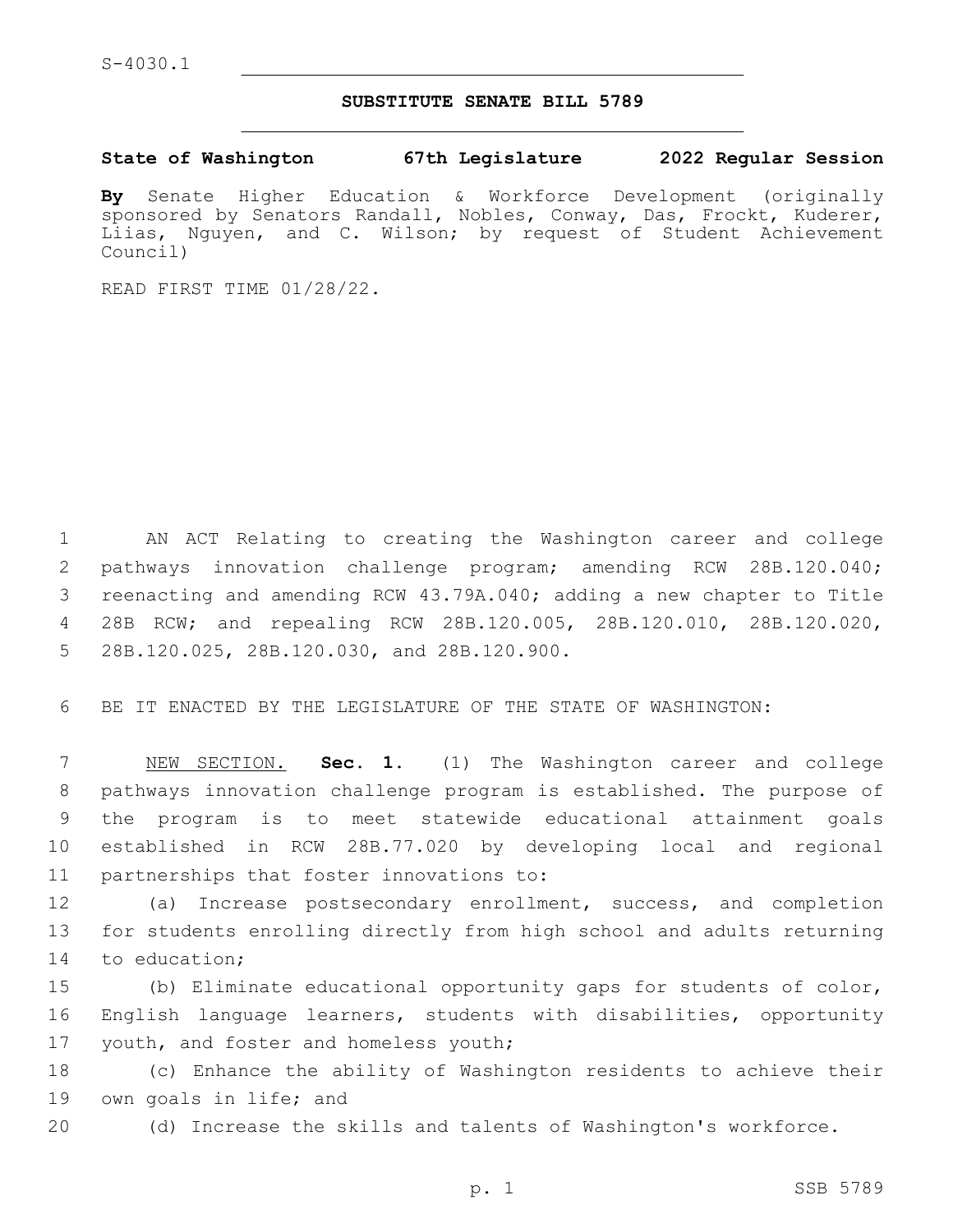(2)(a) The student achievement council shall administer the program and award grants, based on a competitive grant process, to local and regional partnerships that represent cross-sector collaborations among education and higher education agencies and institutions, local education agencies, local government, community-based organizations, employers, and other local entities.

 (b) In awarding the grants, the student achievement council shall consider applications that meet at least one of the following criteria:9

 (i) Plan and pilot innovative initiatives to raise educational 11 attainment and reach new populations;

 (ii) Engage community-based organizations and resources to reach 13 the range of populations living in the region;

 (iii) Develop programs that recognize the needs of specific 15 populations to be successful in postsecondary education and training;

 (iv) Expand the use of integrated work-based learning models and 17 career connected learning;

 (v) Provide financial support to cover expenses beyond educational tuition and fees, and other services and supports for students to enroll and complete education and training;

 (vi) Further the development of innovations, such as the use of mastery-based measurements of student achievement as the basis for awarding degrees and certificates, expansion of accelerated programs, 24 and alternative scheduling to meet working adult needs; and

25 (vii) Include local matching funds.

 (c) In administering the program the student achievement council may hire staff to support grant oversight and provide technical 28 assistance to grantees.

 (d) The student achievement council shall provide a report each year by September 1st to the governor and the education and higher education committees of the legislature. The report shall:

32 (i) Describe grants awarded;

 (ii) Report the progress of each local and regional partnership by reporting on high school graduation, postsecondary enrollment, and completion for each of the regions that partnerships serve; and

 (iii) Disaggregate data by income, race, ethnicity, and other 37 demographic characteristics.

 **Sec. 2.** RCW 28B.120.040 and 2012 c 229 s 575 are each amended to 39 read as follows: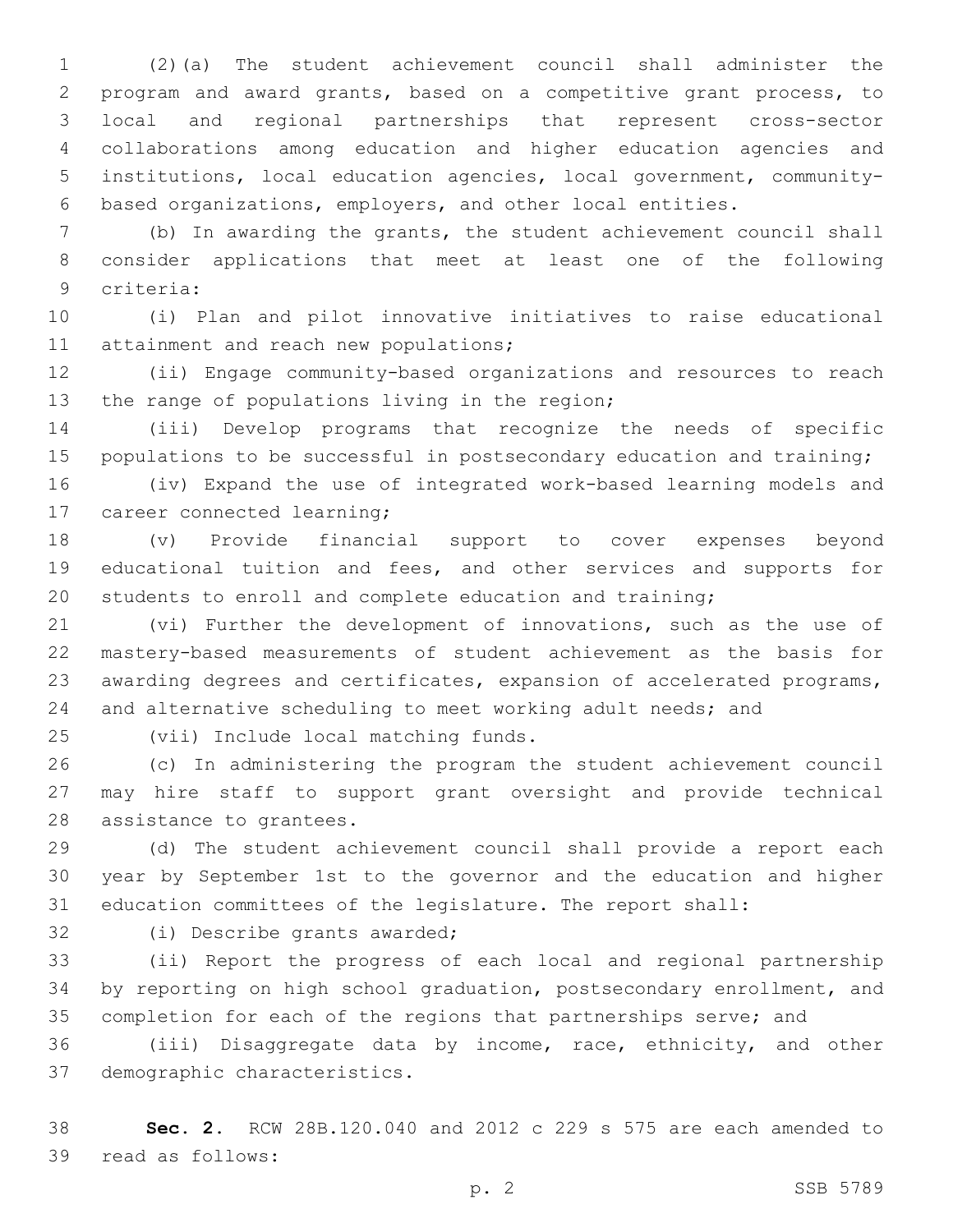The ((student achievement council fund for innovation and 2 <del>quality</del>)) Washington career and college pathways innovation challenge program account is hereby established in the custody of the state treasurer. The student achievement council shall deposit in the fund 5 all moneys received ((under RCW 28B.120.030)) for the Washington career and college pathways innovation challenge program. Moneys in 7 the fund may be spent only for the purposes of ((RCW 28B.120.010 and 28B.120.020)) awarding grants under the Washington career and college pathways innovation challenge program. Disbursements from the fund shall be on the authorization of the student achievement council. The fund is subject to the allotment procedure provided under chapter 43.88 RCW, but no appropriation is required for disbursements.

 NEW SECTION. **Sec. 3.** The student achievement council may 14 solicit and receive such gifts, grants, and endowments from public or private sources as may be made from time to time, in trust or otherwise, for the use and benefit of the purposes of the program and may expend the same or any income therefrom according to the terms of the gifts, grants, or endowments.

 **Sec. 4.** RCW 43.79A.040 and 2021 c 175 s 10 and 2021 c 108 s 5 are each reenacted and amended to read as follows:

 (1) Money in the treasurer's trust fund may be deposited, invested, and reinvested by the state treasurer in accordance with RCW 43.84.080 in the same manner and to the same extent as if the money were in the state treasury, and may be commingled with moneys in the state treasury for cash management and cash balance purposes.

 (2) All income received from investment of the treasurer's trust fund must be set aside in an account in the treasury trust fund to be 28 known as the investment income account.

 (3) The investment income account may be utilized for the payment of purchased banking services on behalf of treasurer's trust funds 31 including, but not limited to, depository, safekeeping, and disbursement functions for the state treasurer or affected state agencies. The investment income account is subject in all respects to chapter 43.88 RCW, but no appropriation is required for payments to financial institutions. Payments must occur prior to distribution of earnings set forth in subsection (4) of this section.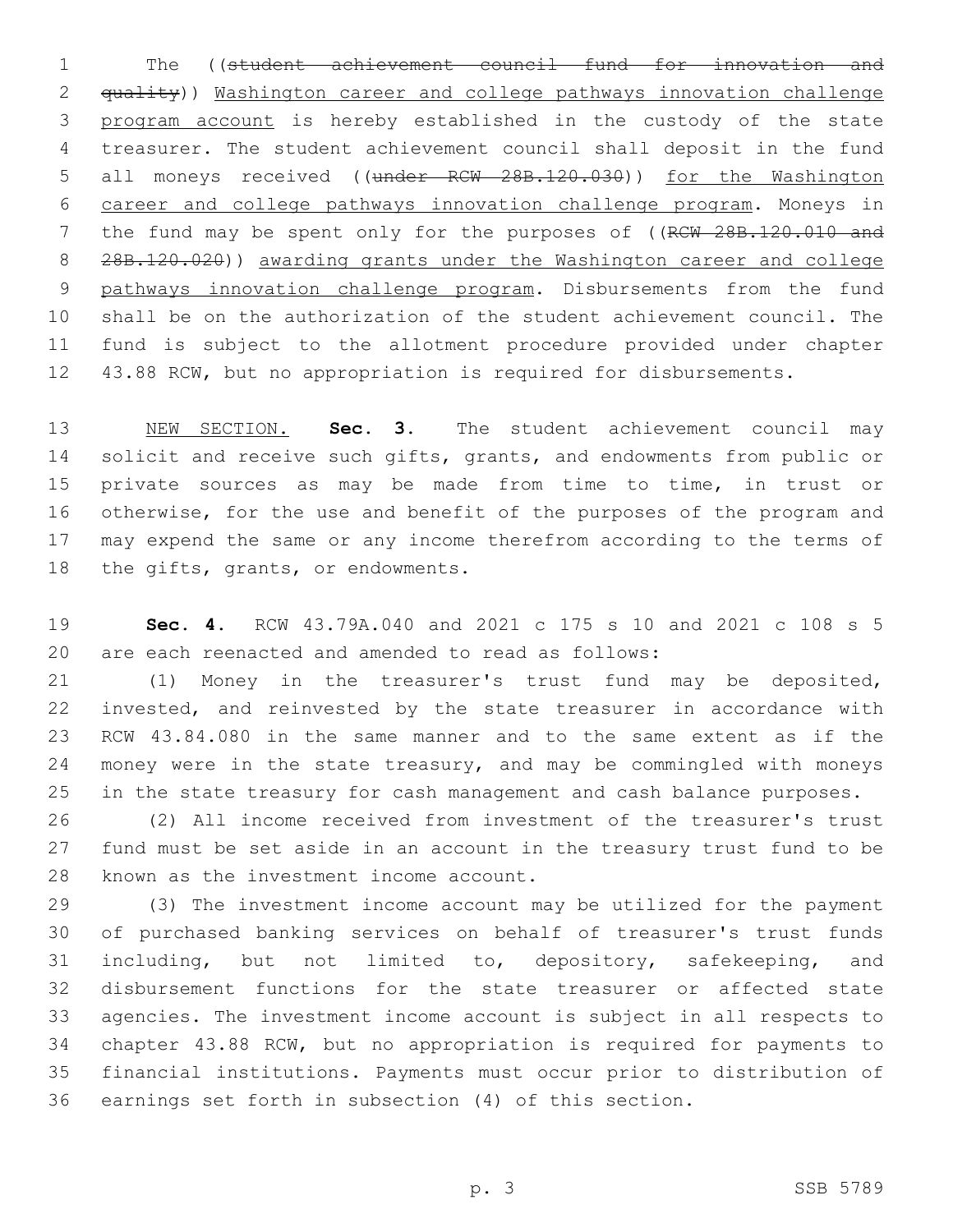(4)(a) Monthly, the state treasurer must distribute the earnings credited to the investment income account to the state general fund 3 except under  $(b)$ ,  $(c)$ , and  $(d)$  of this subsection.

 (b) The following accounts and funds must receive their proportionate share of earnings based upon each account's or fund's average daily balance for the period: The 24/7 sobriety account, the Washington promise scholarship account, the Gina Grant Bull memorial legislative page scholarship account, the Rosa Franklin legislative 9 internship program scholarship (( $\{a$ ccount)) account, the Washington advanced college tuition payment program account, the Washington college savings program account, the accessible communities account, the Washington achieving a better life experience program account, the Washington career and college pathways innovation challenge 14 program account, the community and technical college innovation 15 account, the agricultural local fund, the American Indian scholarship endowment fund, the foster care scholarship endowment fund, the foster care endowed scholarship trust fund, the contract harvesting revolving account, the Washington state combined fund drive account, the commemorative works account, the county enhanced 911 excise tax account, the county road administration board emergency loan account, the toll collection account, the developmental disabilities endowment trust fund, the energy account, the fair fund, the family and medical leave insurance account, the fish and wildlife federal lands revolving account, the natural resources federal lands revolving account, the food animal veterinarian conditional scholarship account, the forest health revolving account, the fruit and vegetable inspection account, the educator conditional scholarship account, the 28 game farm alternative account, the GET ready for math and science scholarship account, the Washington global health technologies and product development account, the grain inspection revolving fund, the Washington history day account, the industrial insurance rainy day fund, the juvenile accountability incentive account, the law enforcement officers' and firefighters' plan 2 expense fund, the local tourism promotion account, the low-income home rehabilitation revolving loan program account, the multiagency permitting team account, the northeast Washington wolf-livestock management account, the produce railcar pool account, the public use general aviation airport loan revolving account, the regional transportation investment district account, the rural rehabilitation account, the Washington sexual assault kit account, the stadium and exhibition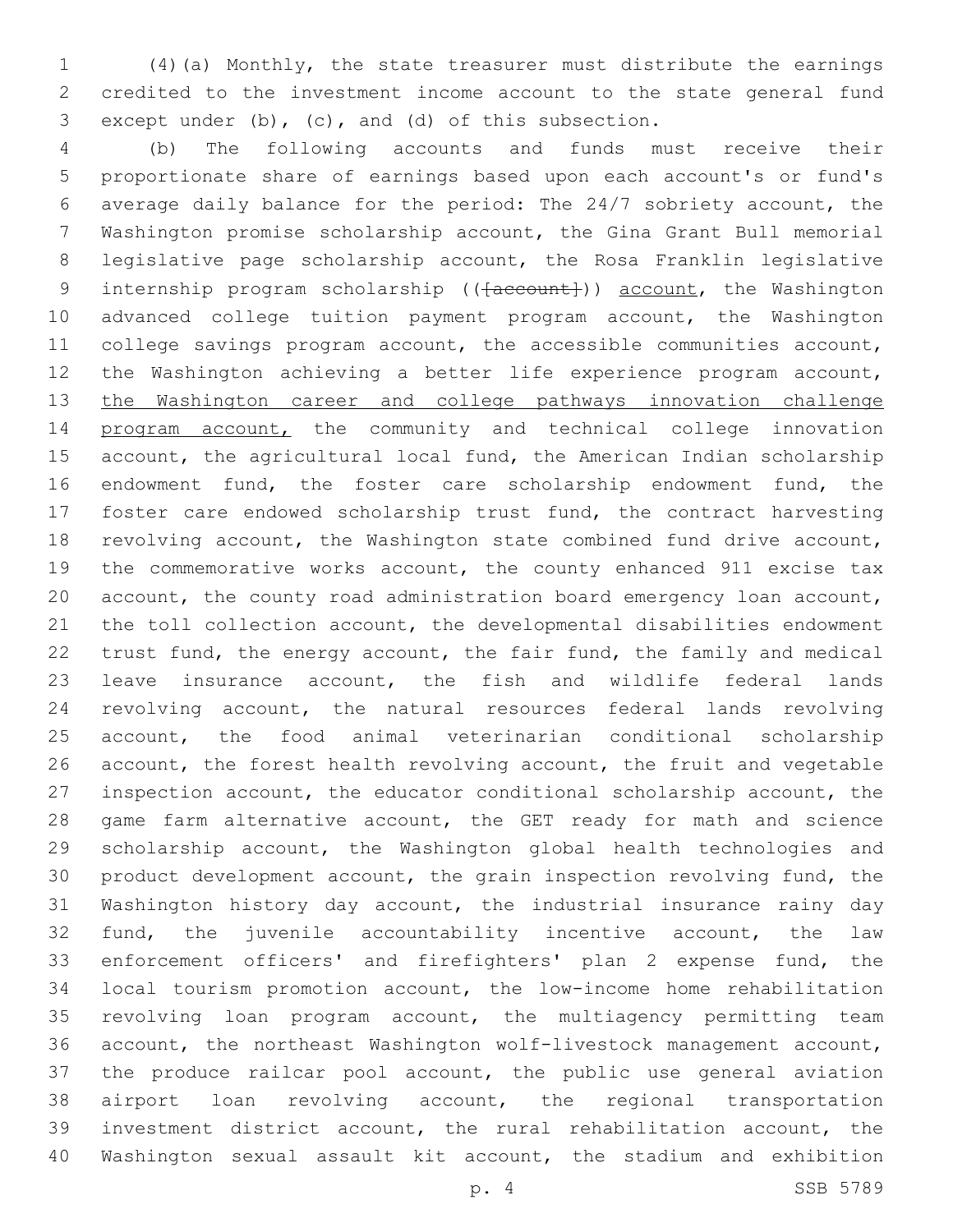center account, the youth athletic facility account, the self- insurance revolving fund, the children's trust fund, the Washington horse racing commission Washington bred owners' bonus fund and breeder awards account, the Washington horse racing commission class C purse fund account, the individual development account program account, the Washington horse racing commission operating account, the life sciences discovery fund, the Washington state library- archives building account, the reduced cigarette ignition propensity account, the center for deaf and hard of hearing youth account, the school for the blind account, the Millersylvania park trust fund, the public employees' and retirees' insurance reserve fund, the school employees' benefits board insurance reserve fund, the public employees' and retirees' insurance account, the school employees' insurance account, the long-term services and supports trust account, the radiation perpetual maintenance fund, the Indian health improvement reinvestment account, the department of licensing tuition recovery trust fund, the student achievement council tuition recovery 18 trust fund, the tuition recovery trust fund, the industrial insurance premium refund account, the mobile home park relocation fund, the natural resources deposit fund, the Washington state health insurance 21 pool account, the federal forest revolving account, and the library 22 operations account.

 (c) The following accounts and funds must receive eighty percent of their proportionate share of earnings based upon each account's or fund's average daily balance for the period: The advance right-of-way revolving fund, the advanced environmental mitigation revolving 27 account, the federal narcotics asset forfeitures account, the high occupancy vehicle account, the local rail service assistance account, and the miscellaneous transportation programs account.

 (d) Any state agency that has independent authority over accounts or funds not statutorily required to be held in the custody of the state treasurer that deposits funds into a fund or account in the custody of the state treasurer pursuant to an agreement with the office of the state treasurer shall receive its proportionate share of earnings based upon each account's or fund's average daily balance 36 for the period.

 (5) In conformance with Article II, section 37 of the state Constitution, no trust accounts or funds shall be allocated earnings without the specific affirmative directive of this section.